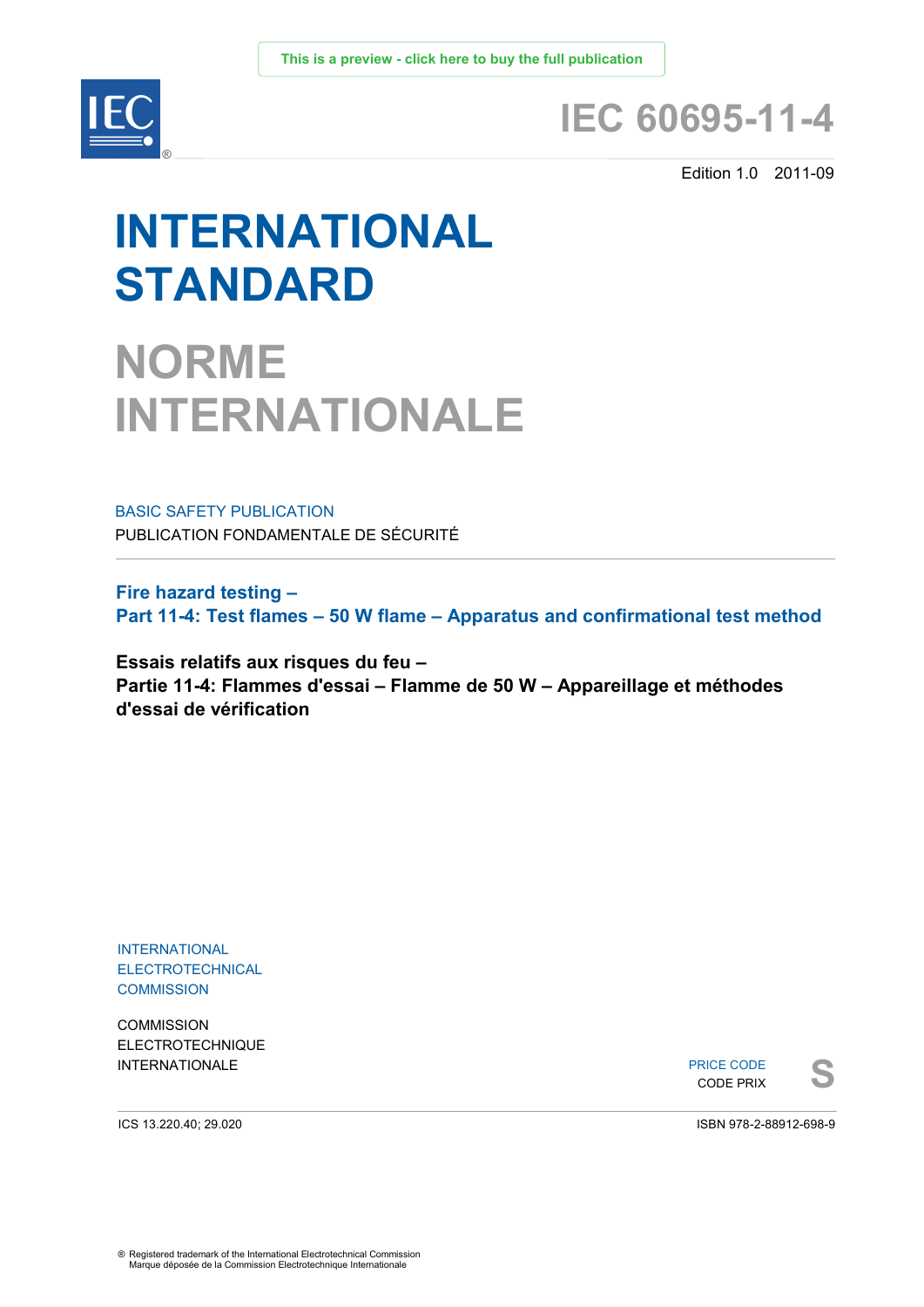$-2-$ 

## **CONTENTS**

| 1                                                                          |     |                                                                                 |  |  |  |  |
|----------------------------------------------------------------------------|-----|---------------------------------------------------------------------------------|--|--|--|--|
| 2                                                                          |     |                                                                                 |  |  |  |  |
| 3                                                                          |     |                                                                                 |  |  |  |  |
| 4                                                                          |     |                                                                                 |  |  |  |  |
|                                                                            | 4.1 |                                                                                 |  |  |  |  |
|                                                                            | 4.2 |                                                                                 |  |  |  |  |
|                                                                            |     | 4.2.1                                                                           |  |  |  |  |
|                                                                            |     | 4.2.2                                                                           |  |  |  |  |
|                                                                            |     | 4.2.3                                                                           |  |  |  |  |
|                                                                            |     | 4.2.4                                                                           |  |  |  |  |
|                                                                            |     | 4.2.5                                                                           |  |  |  |  |
|                                                                            |     | 4.2.6                                                                           |  |  |  |  |
|                                                                            |     | 4.2.7                                                                           |  |  |  |  |
|                                                                            |     | 4.2.8                                                                           |  |  |  |  |
|                                                                            |     | 4.2.9                                                                           |  |  |  |  |
|                                                                            | 4.3 |                                                                                 |  |  |  |  |
|                                                                            | 4.4 |                                                                                 |  |  |  |  |
|                                                                            |     | 4.4.1                                                                           |  |  |  |  |
|                                                                            |     | 4.4.2                                                                           |  |  |  |  |
|                                                                            |     | 4.4.3                                                                           |  |  |  |  |
|                                                                            | 5   |                                                                                 |  |  |  |  |
|                                                                            |     |                                                                                 |  |  |  |  |
|                                                                            |     | Annex B (informative) Recommended arrangements for the use of the test flame 17 |  |  |  |  |
|                                                                            |     |                                                                                 |  |  |  |  |
|                                                                            |     |                                                                                 |  |  |  |  |
| Annex E (informative) Test arrangements for tests on bar test specimens 20 |     |                                                                                 |  |  |  |  |
|                                                                            |     |                                                                                 |  |  |  |  |
|                                                                            |     |                                                                                 |  |  |  |  |
|                                                                            |     |                                                                                 |  |  |  |  |
|                                                                            |     |                                                                                 |  |  |  |  |
|                                                                            |     |                                                                                 |  |  |  |  |
|                                                                            |     |                                                                                 |  |  |  |  |
|                                                                            |     |                                                                                 |  |  |  |  |
|                                                                            |     |                                                                                 |  |  |  |  |
|                                                                            |     |                                                                                 |  |  |  |  |
|                                                                            |     |                                                                                 |  |  |  |  |
|                                                                            |     |                                                                                 |  |  |  |  |
|                                                                            |     |                                                                                 |  |  |  |  |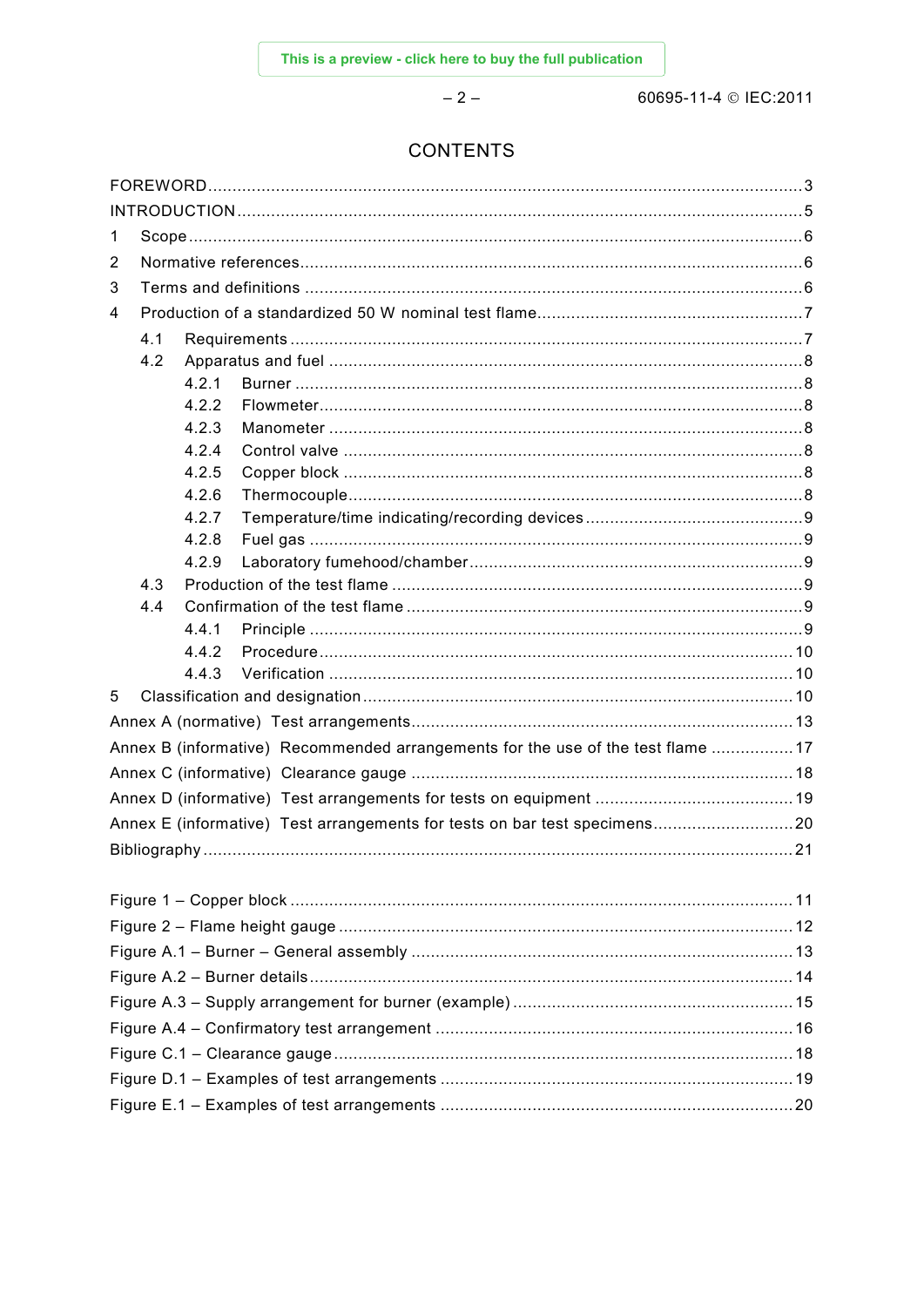$60695-11-4 \odot \text{IEC:} 2011$   $-3-$ 

## INTERNATIONAL ELECTROTECHNICAL COMMISSION  $\overline{\phantom{a}}$

#### **FIRE HAZARD TESTING –**

## **Part 11-4: Test flames – 50 W flame – Apparatus and confirmational test method**

#### FOREWORD

- 1) The International Electrotechnical Commission (IEC) is a worldwide organization for standardization comprising all national electrotechnical committees (IEC National Committees). The object of IEC is to promote international co-operation on all questions concerning standardization in the electrical and electronic fields. To this end and in addition to other activities, IEC publishes International Standards, Technical Specifications, Technical Reports, Publicly Available Specifications (PAS) and Guides (hereafter referred to as "IEC Publication(s)"). Their preparation is entrusted to technical committees; any IEC National Committee interested in the subject dealt with may participate in this preparatory work. International, governmental and nongovernmental organizations liaising with the IEC also participate in this preparation. IEC collaborates closely with the International Organization for Standardization (ISO) in accordance with conditions determined by agreement between the two organizations.
- 2) The formal decisions or agreements of IEC on technical matters express, as nearly as possible, an international consensus of opinion on the relevant subjects since each technical committee has representation from all interested IEC National Committees.
- 3) IEC Publications have the form of recommendations for international use and are accepted by IEC National Committees in that sense. While all reasonable efforts are made to ensure that the technical content of IEC Publications is accurate, IEC cannot be held responsible for the way in which they are used or for any misinterpretation by any end user.
- 4) In order to promote international uniformity, IEC National Committees undertake to apply IEC Publications transparently to the maximum extent possible in their national and regional publications. Any divergence between any IEC Publication and the corresponding national or regional publication shall be clearly indicated in the latter.
- 5) IEC itself does not provide any attestation of conformity. Independent certification bodies provide conformity assessment services and, in some areas, access to IEC marks of conformity. IEC is not responsible for any services carried out by independent certification bodies.
- 6) All users should ensure that they have the latest edition of this publication.
- 7) No liability shall attach to IEC or its directors, employees, servants or agents including individual experts and members of its technical committees and IEC National Committees for any personal injury, property damage or other damage of any nature whatsoever, whether direct or indirect, or for costs (including legal fees) and expenses arising out of the publication, use of, or reliance upon, this IEC Publication or any other IEC Publications.
- 8) Attention is drawn to the Normative references cited in this publication. Use of the referenced publications is indispensable for the correct application of this publication.
- 9) Attention is drawn to the possibility that some of the elements of this IEC Publication may be the subject of patent rights. IEC shall not be held responsible for identifying any or all such patent rights.

International Standard IEC 60695-11-4 has been prepared by IEC technical committee 89: Fire hazard testing.

This first edition of IEC 60695-11-4 cancels and replaces the second edition of technical specification IEC/TS 60695-11-4 published in 2004. It constitutes a technical revision and now has the status of an International Standard.

It has the status of a basic safety publication in accordance with IEC Guide 104 and ISO/IEC Guide 51.

The main changes with respect to the previous edition are the integration of minor editorial and technical changes throughout the text.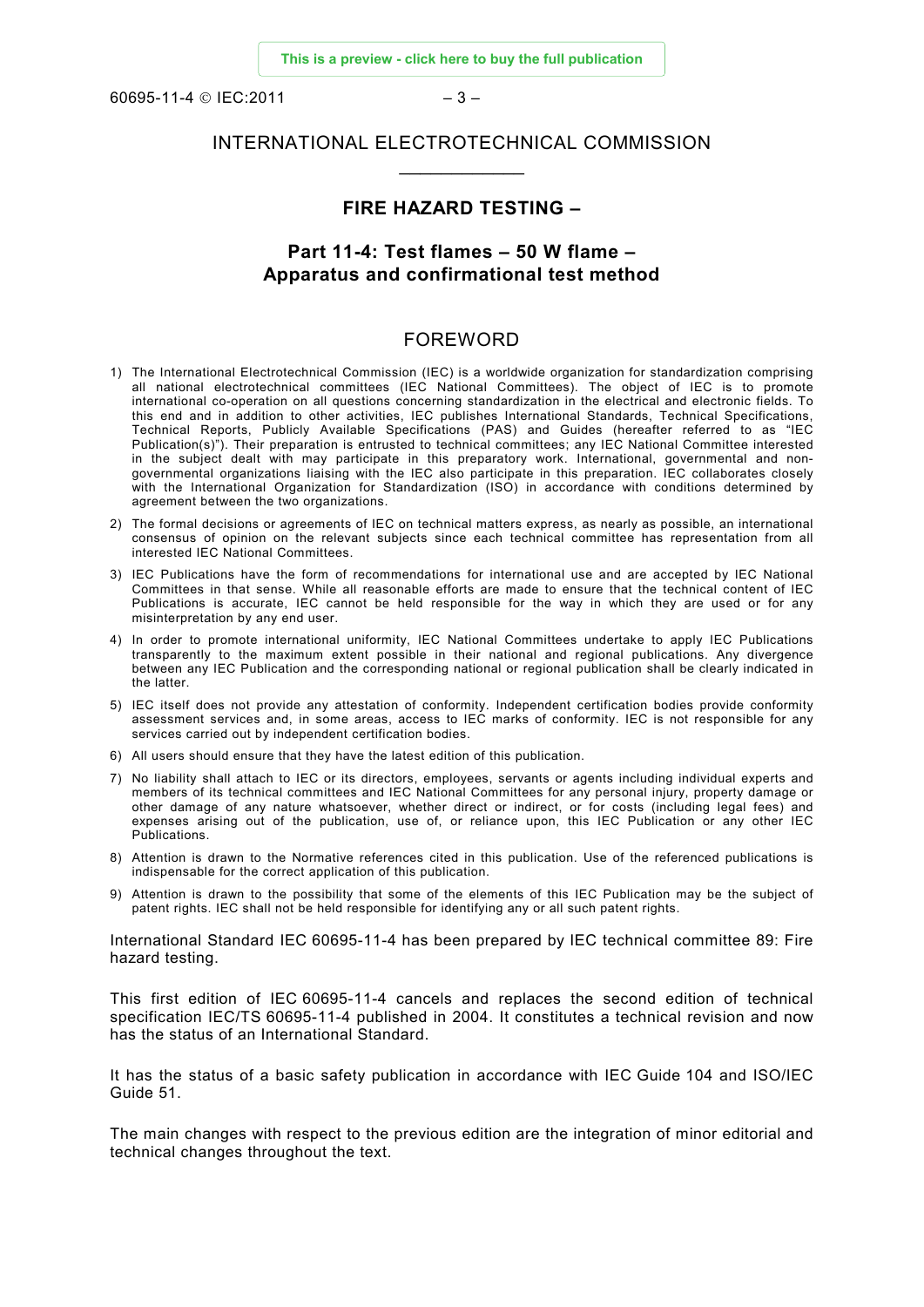$-4 - 4 = 60695 - 11 - 4 \odot 12011$ 

The text of this standard is based on the following documents:

| <b>FDIS</b>  | Report on voting |
|--------------|------------------|
| 89/1060/FDIS | 89/1084/RVD      |

Full information on the voting for the approval of this standard can be found in the report on voting indicated in the above table.

This publication has been drafted in accordance with the ISO/IEC Directives, Part 2.

A list of all the parts in the IEC 60695 series, under the general title *Fire hazard testing*, can be found on the IEC website.

IEC 60695-11 consists of the following parts:

- Part 11-2: Test flames 1 kW nominal pre-mixed flame Apparatus, confirmatory test arrangement and guidance
- Part 11-3: Test flames 500 W flames Apparatus and confirmational test methods
- Part 11-4: Test flames 50 W flame Apparatus and confirmational test method
- Part 11-5: Test flames Needle-flame test method Apparatus, confirmatory test arrangement and guidance
- Part 11-10: Test flames 50 W horizontal and vertical flame test methods
- Part 11-11: Test flames Determination of the characteristic heat flux for ignition from a noncontacting flame source
- Part 11-20: Test flames 500 W flame test methods
- Part 11-30: Test flames History and development from 1979 to 1999
- Part 11-40: Test flames Confirmatory tests Guidance

The committee has decided that the contents of this publication will remain unchanged until the stability date indicated on the IEC web site under "http://webstore.iec.ch" in the data related to the specific publication. At this date, the publication will be

- reconfirmed,
- withdrawn,
- replaced by a revised edition, or
- amended.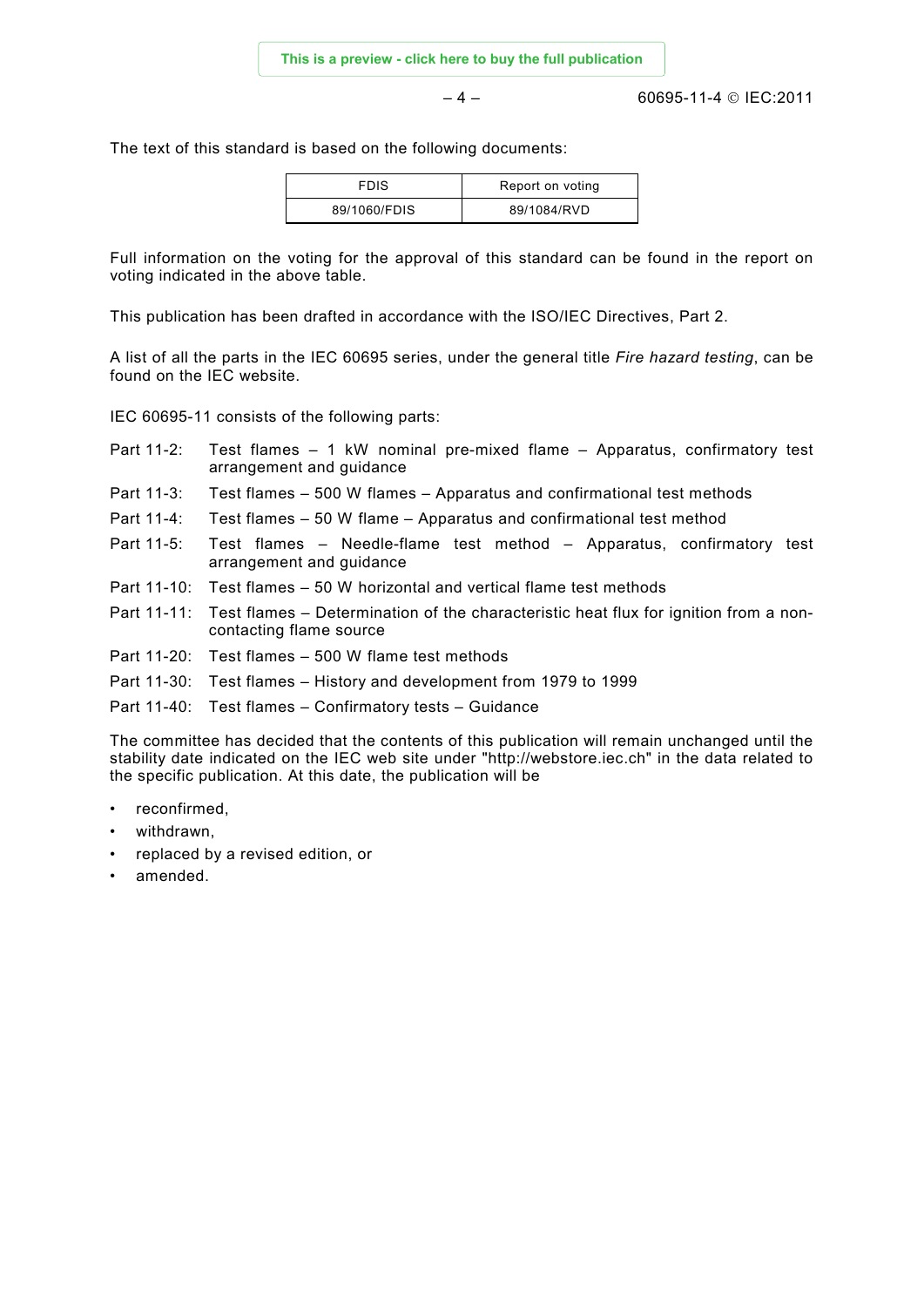$60695-11-4 \odot \text{IEC:} 2011$  – 5 –

## INTRODUCTION

The best method for testing electrotechnical products with regard to fire hazard is to duplicate exactly the conditions occurring in practice. In most instances, this is not possible. Accordingly, for practical reasons, the testing of electrotechnical products with regard to fire hazard is best conducted by simulating as closely as possible the actual effects occurring in practice.

Work initiated by ACOS resulted in a series of standards that make available standardized test flames covering a range of powers for the use of all product committees needing such test flames. A needle flame is described in IEC 60695-11-5, two 500 W flames are described in IEC 60695-11-4, and a 1 kW flame is described in IEC 60695-11-2.

This international standard provides a description of the apparatus required to produce a 50 W test flame and a description of a calibration procedure to check that the test flame produced meets given requirements. Guidance on confirmatory tests for test flames is given in IEC 60695-11-40.

Three 50 W test flame methods (A, B and C) were originally specified in IEC/TS 60695-11-4:2000, with the intention that users would determine a ranking preference. This process has resulted in two of these flame methods being withdrawn, as shown below:

| 50 W test flame method | <b>Flame type</b> | Gas     | Approximate flame height / mm |  |
|------------------------|-------------------|---------|-------------------------------|--|
| A                      | Pre-mixed         | Methane | 20                            |  |
| B                      | Withdrawn         |         |                               |  |
| C                      | Withdrawn         |         |                               |  |

The method described in Clause 4 of this standard is the method that was originally designated as Method A. It produces a 50 W nominal test flame using a single gas supply tube, a needle valve to adjust the gas back pressure, a flowmeter to adjust the gas flow rate, and adjustable air ports on the burner tube.

The flame is produced by burning methane, and the method makes use of a more tightly specified version of a burner that was used in some countries for many years.

The method has been developed as a technical enhancement of previous technology.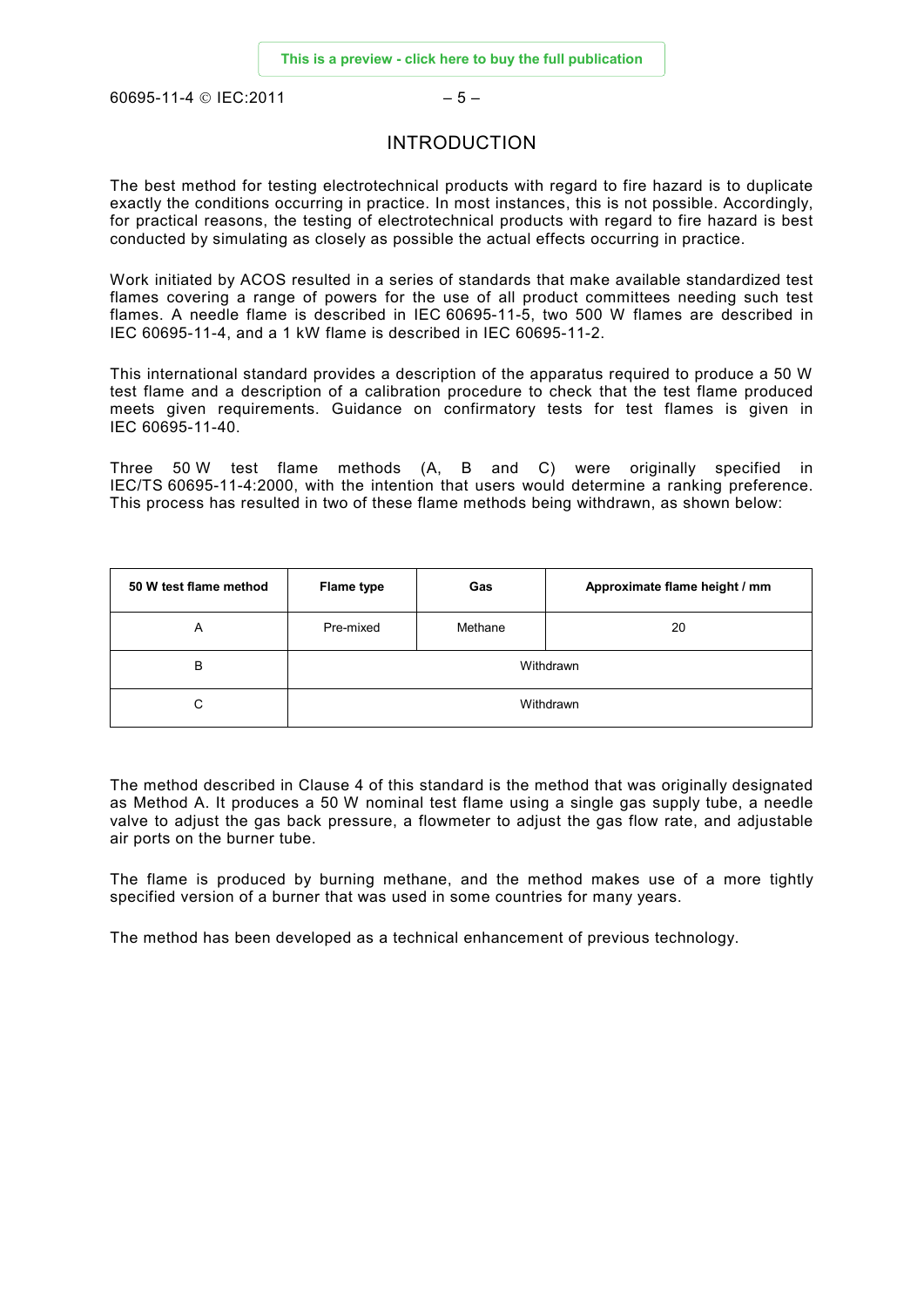$-6 - 6$  60695-11-4 © IEC:2011

## **FIRE HAZARD TESTING –**

## **Part 11-4: Test flames – 50 W flame – Apparatus and confirmational test method**

#### **1 Scope**

This part of IEC 60695 provides detailed requirements for the production of a 50 W nominal, pre-mixed type test flame. The approximate overall height of the flame is 20 mm. Details are given for confirmation of the test flame.

This basic safety publication is intended for use by technical committees in the preparation of standards in accordance with the principles laid down in IEC Guide 104 and ISO/IEC Guide 51.

One of the responsibilities of a technical committee is, wherever applicable, to make use of basic safety publications in the preparation of its publications. The requirements, test methods or test conditions of this basic safety publication will not apply unless specifically referred to or included in the relevant publications.

## **2 Normative references**

The following referenced documents are indispensable for the application of this document. For dated references, only the edition cited applies. For undated references, the latest edition of the referenced document (including any amendments) applies.

IEC 60584-1:1995, *Thermocouples – Part 1: Reference tables*

IEC 60584-2:1989, *Thermocouples – Part 2: Tolerances*  Amendment 1

IEC Guide 104:1997, *The preparation of safety publications and the use of basic safety publications and group safety publications*

ISO/IEC Guide 51:1999, *Safety aspects – Guidelines for their inclusion in standards*

ISO/IEC 13943:2008, *Fire safety – Vocabulary*

ASTM-B187/B187M-06, *Standard Specification for Copper, Bus Bar, Rod, and Shapes and General Purpose Rod, Bar, and Shapes*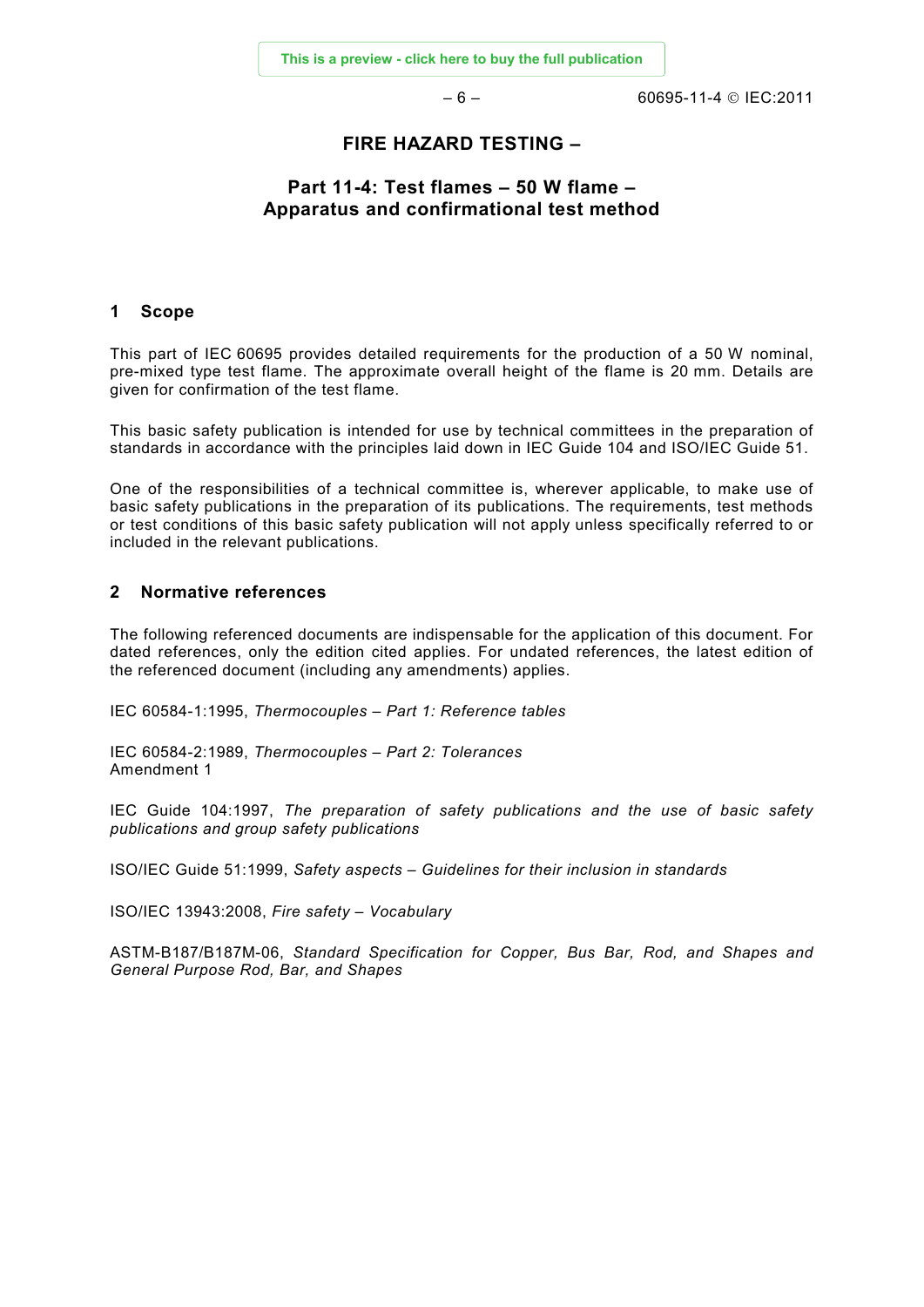$-22-$ 

## SOMMAIRE

| 1 |     |       |  |                                                                                      |  |  |  |
|---|-----|-------|--|--------------------------------------------------------------------------------------|--|--|--|
| 2 |     |       |  |                                                                                      |  |  |  |
| 3 |     |       |  |                                                                                      |  |  |  |
| 4 |     |       |  |                                                                                      |  |  |  |
|   | 4.1 |       |  |                                                                                      |  |  |  |
|   | 4.2 |       |  |                                                                                      |  |  |  |
|   |     | 4.2.1 |  |                                                                                      |  |  |  |
|   |     | 4.2.2 |  |                                                                                      |  |  |  |
|   |     | 4.2.3 |  |                                                                                      |  |  |  |
|   |     | 4.2.4 |  |                                                                                      |  |  |  |
|   |     | 4.2.5 |  |                                                                                      |  |  |  |
|   |     | 4.2.6 |  |                                                                                      |  |  |  |
|   |     | 4.2.7 |  | Dispositifs d'indication ou d'enregistrement de température et de                    |  |  |  |
|   |     | 4.2.8 |  |                                                                                      |  |  |  |
|   |     | 4.2.9 |  |                                                                                      |  |  |  |
|   | 4.3 |       |  |                                                                                      |  |  |  |
|   | 4.4 |       |  |                                                                                      |  |  |  |
|   |     | 4.4.1 |  |                                                                                      |  |  |  |
|   |     | 4.4.2 |  |                                                                                      |  |  |  |
|   |     | 4.4.3 |  |                                                                                      |  |  |  |
| 5 |     |       |  |                                                                                      |  |  |  |
|   |     |       |  |                                                                                      |  |  |  |
|   |     |       |  | Annexe B (informative) Dispositions recommandées pour l'utilisation des flammes      |  |  |  |
|   |     |       |  |                                                                                      |  |  |  |
|   |     |       |  |                                                                                      |  |  |  |
|   |     |       |  | Annexe D (informative) Dispositions d'essai pour les essais sur matériel 39          |  |  |  |
|   |     |       |  | Annexe E (informative) Dispositions d'essai pour les essais sur éprouvettes en forme |  |  |  |
|   |     |       |  |                                                                                      |  |  |  |
|   |     |       |  |                                                                                      |  |  |  |
|   |     |       |  |                                                                                      |  |  |  |
|   |     |       |  |                                                                                      |  |  |  |
|   |     |       |  |                                                                                      |  |  |  |
|   |     |       |  |                                                                                      |  |  |  |
|   |     |       |  |                                                                                      |  |  |  |
|   |     |       |  |                                                                                      |  |  |  |
|   |     |       |  |                                                                                      |  |  |  |
|   |     |       |  |                                                                                      |  |  |  |
|   |     |       |  |                                                                                      |  |  |  |
|   |     |       |  |                                                                                      |  |  |  |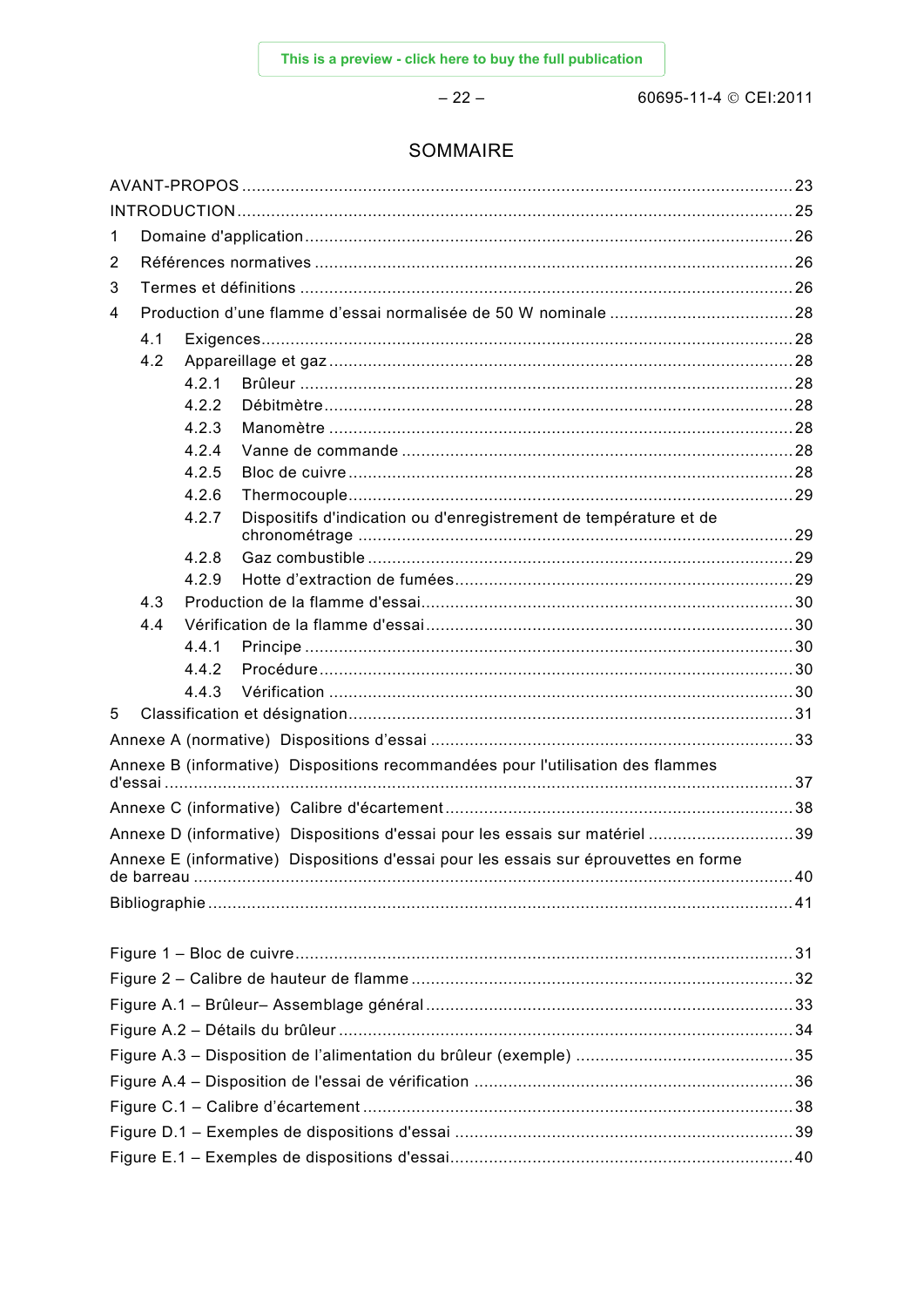$60695-11-4 \odot CF1:2011$  – 23 –

## COMMISSION ÉLECTROTECHNIQUE INTERNATIONALE  $\overline{\phantom{a}}$

### **ESSAIS RELATIFS AUX RISQUES DU FEU –**

## **Partie 11-4: Flammes d'essai – Flamme de 50 W – Appareillage et méthodes d'essai de vérification**

## AVANT-PROPOS

- 1) La Commission Electrotechnique Internationale (CEI) est une organisation mondiale de normalisation composée de l'ensemble des comités électrotechniques nationaux (Comités nationaux de la CEI). La CEI a pour objet de favoriser la coopération internationale pour toutes les questions de normalisation dans les domaines de l'électricité et de l'électronique. A cet effet, la CEI – entre autres activités – publie des Normes internationales, des Spécifications techniques, des Rapports techniques, des Spécifications accessibles au public (PAS) et des Guides (ci-après dénommés "Publication(s) de la CEI"). Leur élaboration est confiée à des comités d'études, aux travaux desquels tout Comité national intéressé par le sujet traité peut participer. Les organisations internationales, gouvernementales et non gouvernementales, en liaison avec la CEI, participent également aux travaux. La CEI collabore étroitement avec l'Organisation Internationale de Normalisation (ISO), selon des conditions fixées par accord entre les deux organisations.
- 2) Les décisions ou accords officiels de la CEI concernant les questions techniques représentent, dans la mesure du possible, un accord international sur les sujets étudiés, étant donné que les Comités nationaux de la CEI intéressés sont représentés dans chaque comité d'études.
- 3) Les Publications de la CEI se présentent sous la forme de recommandations internationales et sont agréées comme telles par les Comités nationaux de la CEI. Tous les efforts raisonnables sont entrepris afin que la CEI s'assure de l'exactitude du contenu technique de ses publications; la CEI ne peut pas être tenue responsable de l'éventuelle mauvaise utilisation ou interprétation qui en est faite par un quelconque utilisateur final.
- 4) Dans le but d'encourager l'uniformité internationale, les Comités nationaux de la CEI s'engagent, dans toute la mesure possible, à appliquer de façon transparente les Publications de la CEI dans leurs publications nationales et régionales. Toutes divergences entre toutes Publications de la CEI et toutes publications nationales ou régionales correspondantes doivent être indiquées en termes clairs dans ces dernières.
- 5) La CEI elle-même ne fournit aucune attestation de conformité. Des organismes de certification indépendants fournissent des services d'évaluation de conformité et, dans certains secteurs, accèdent aux marques de conformité de la CEI. La CEI n'est responsable d'aucun des services effectués par les organismes de certification indépendants.
- 6) Tous les utilisateurs doivent s'assurer qu'ils sont en possession de la dernière édition de cette publication.
- 7) Aucune responsabilité ne doit être imputée à la CEI, à ses administrateurs, employés, auxiliaires ou mandataires, y compris ses experts particuliers et les membres de ses comités d'études et des Comités nationaux de la CEI, pour tout préjudice causé en cas de dommages corporels et matériels, ou de tout autre dommage de quelque nature que ce soit, directe ou indirecte, ou pour supporter les coûts (y compris les frais de justice) et les dépenses découlant de la publication ou de l'utilisation de cette Publication de la CEI ou de toute autre Publication de la CEI, ou au crédit qui lui est accordé.
- 8) L'attention est attirée sur les références normatives citées dans cette publication. L'utilisation de publications référencées est obligatoire pour une application correcte de la présente publication.
- 9) L'attention est attirée sur le fait que certains des éléments de la présente Publication de la CEI peuvent faire l'objet de droits de brevet. La CEI ne saurait être tenue pour responsable de ne pas avoir identifié de tels droits de brevets et de ne pas avoir signalé leur existence.

La Norme internationale CEI 60695-11-4 a été établie par le comité d'études 89 de la CEI: Essais relatifs aux risques du feu.

Cette première édition de la CEI 60695-11-4 annule et remplace la seconde édition de la Spécification Technique CEI/TS 60695-11-4 publiée en 2004. Elle constitue une révision technique qui conduit au statut de Norme Internationale.

Elle a le statut de publication fondamentale de sécurité conformément au Guide 104 de la CEI et au Guide 51 de l'ISO/CEI.

Par rapport à la précédente édition, le principal changement est l'intégration de modifications éditoriales et techniques mineures dans tout le texte.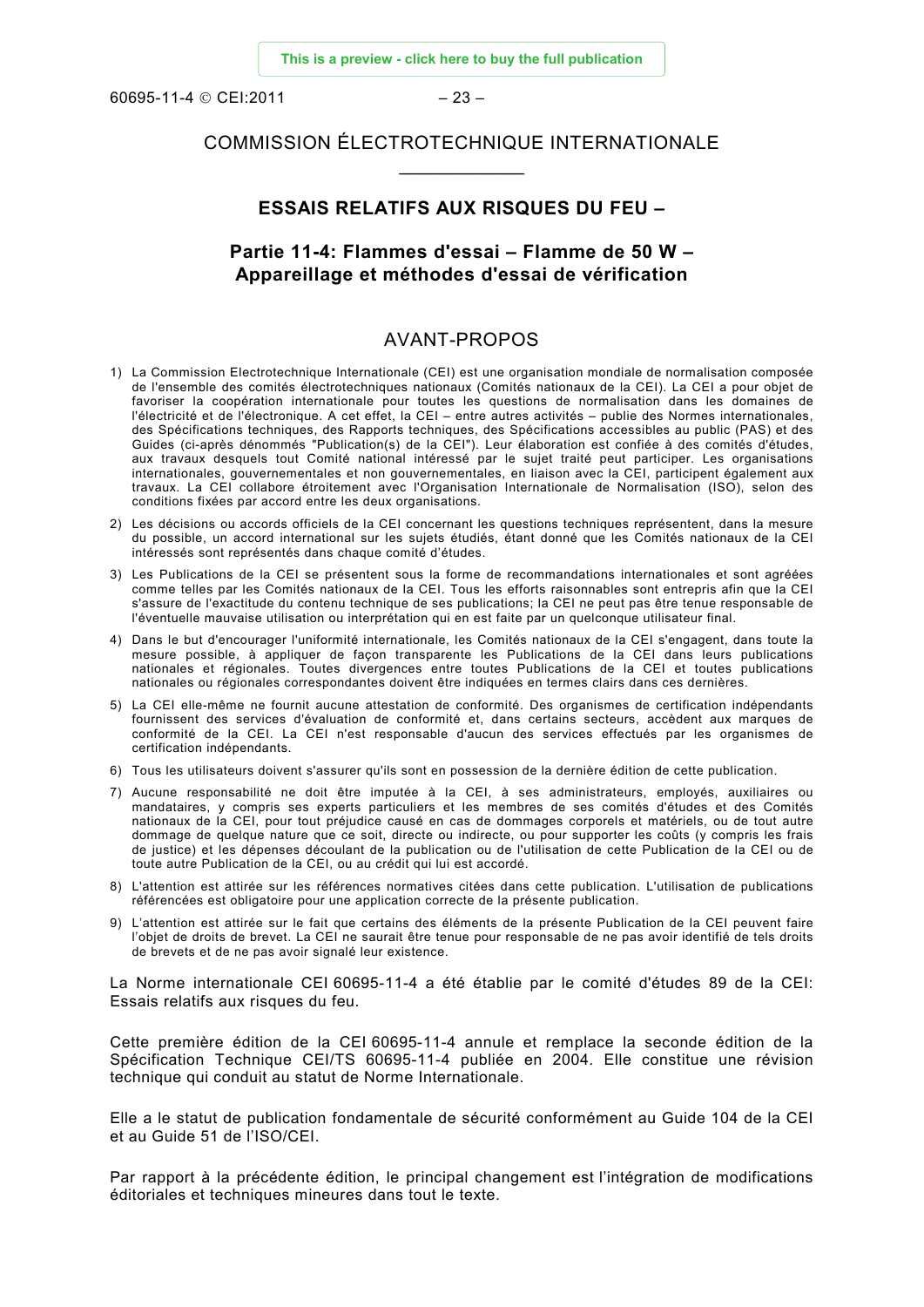#### **This is a preview - click here to buy the full publication**

 $-24 - 60695 - 11 - 4 \odot \text{CE}$ 

Le texte de cette norme est issu des documents suivants:

| <b>FDIS</b>  | Rapport de vote |
|--------------|-----------------|
| 89/1060/FDIS | 89/1084/RVD     |

Le rapport de vote indiqué dans le tableau ci-dessus donne toute information sur le vote ayant abouti à l'approbation de cette norme.

Cette publication a été rédigée selon les Directives ISO/CEI, Partie 2.

Une liste de toutes les parties de la série CEI 60695, regroupées sous le titre général *Essais relatifs aux risques du feu*, peut être consultée sur le site web de la CEI.

La CEI 60695-11 comprend les parties suivantes:

- Partie 11-2: Flammes d'essai Flamme à prémélange de 1 kW nominal Appareillage, disposition d'essai de vérification et indications
- Partie 11-3: Flammes d'essai Flammes de 500 W Appareillage et méthodes d'essai de vérification
- Partie 11-4: Flammes d'essai Flamme de 50 W Appareillage et méthodes d'essai de vérification
- Partie 11-5: Flammes d'essai Méthode d'essai au brûleur-aiguille Appareillage, dispositif d'essai de vérification et lignes directrices
- Partie 11-10: Flammes d'essai Méthodes d'essai horizontale et verticale à la flamme de 50 W
- Partie 11-11: Flammes d'essai Détermination du flux de chaleur caractéristique pour l'allumage à partir d'une flamme source sans contact
- Partie 11-20: Flammes d'essai Méthodes d'essai à la flamme de 500 W
- Partie 11-21: Flammes d'essai Méthode d'essai à la flamme verticale de 500 W pour matériaux tubulaires polymères
- Partie 11-30: Flammes d'essai Historique et développement de 1979 à 1999

Partie 11-40: Flammes d'essai – Essais de confirmation – Guide

Le comité a décidé que le contenu de cette publication ne sera pas modifié avant la date de stabilité indiquée sur le site web de la CEI sous "http://webstore.iec.ch" dans les données relatives à la publication recherchée. A cette date, la publication sera

- reconduite,
- supprimée,
- remplacée par une édition révisée, ou
- amendée.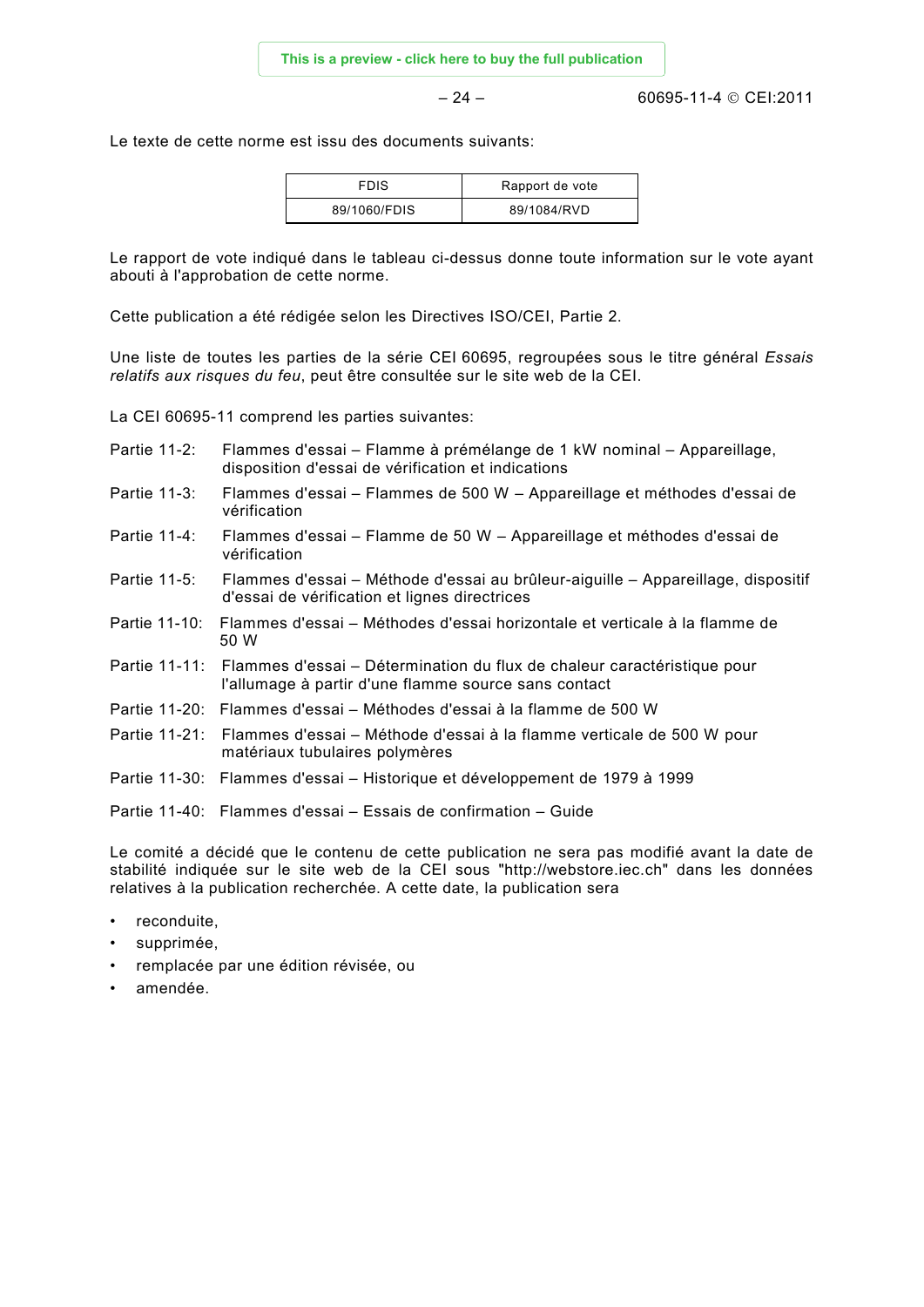$60695-11-4 \odot CF1:2011$  – 25 –

## INTRODUCTION

La meilleure méthode pour tester des produits électrotechniques par rapport aux risques du feu consiste à reproduire exactement les conditions se produisant dans la réalité. Dans la plupart des cas, cela n'est pas possible. De ce fait, et pour des raisons pratiques, l'essai des produits électrotechniques par rapport aux risques du feu est mieux pratiqué par la simulation aussi proche que possible des effets réels.

Le travail amorcé par ACOS a abouti à une série des normes qui rendent disponible des flammes normalisées de test couvrant une gamme de puissance pour l'utilisation de tous les comités de produit ayant besoin de telles flammes d'essai. Une flamme d'aiguille est décrite dans LA CEI 60695-11-5, deux flammes de 500W sont décrites dans la CEI 60695-11-4 et une flamme de 1 kW est décrite dans IEC 60695-11-2.

Cette norme internationale fournit une description de l'appareillage requis pour produire une flamme d'essai de 50W et fourni également une description du mode opératoire de calibrage afin de déterminer que la flamme produite est conforme aux exigences. Des informations sur la confirmation d'une flamme d'essai figurent dans la CEI 60695-11-40.

Trois méthodes de flamme d'essai de 50 W (A, B et C) ont été à l'origine spécifiées dans la CEI/TS 60695-11-4:2000, avec l'intention que les utilisateurs détermineraient un classement de préférence. Ce processus a abouti à deux de ces méthodes de flamme étant retirées, comme indiqué ci-dessous:

La situation de la présente série concernant les flammes d'essai, actuellement à l'étude, est résumée selon ce qui suit:

| Méthode d'essai à la<br>flamme de 50 W | Type de flamme | Gaz     | Hauteur approximative de la flamme<br>mm |
|----------------------------------------|----------------|---------|------------------------------------------|
| Α                                      | Prémélange     | Méthane | 20                                       |
| В                                      | Supprimée      |         |                                          |
| С                                      | Supprimée      |         |                                          |

La méthode décrite dans l'article 4 de cette norme est la méthode qui était à l'origine désignée comme Méthode A. Elle, produit une flamme d'essai de 50 W (valeur nominale), utilisant un seul tube d'alimentation en gaz, une soupape à pointeau pour ajuster la contre-pression du gaz, un débitmètre pour ajuster le débit de gaz et des entrées d'air réglables sur le tube du brûleur.

La flamme est produite en brûlant du méthane et utilise une version plus étroitement spécifiée d'un brûleur qui était utilisé dans certains pays pendant de nombreuses années.

La méthode a été développée comme une majoration technique de technologie précédente.